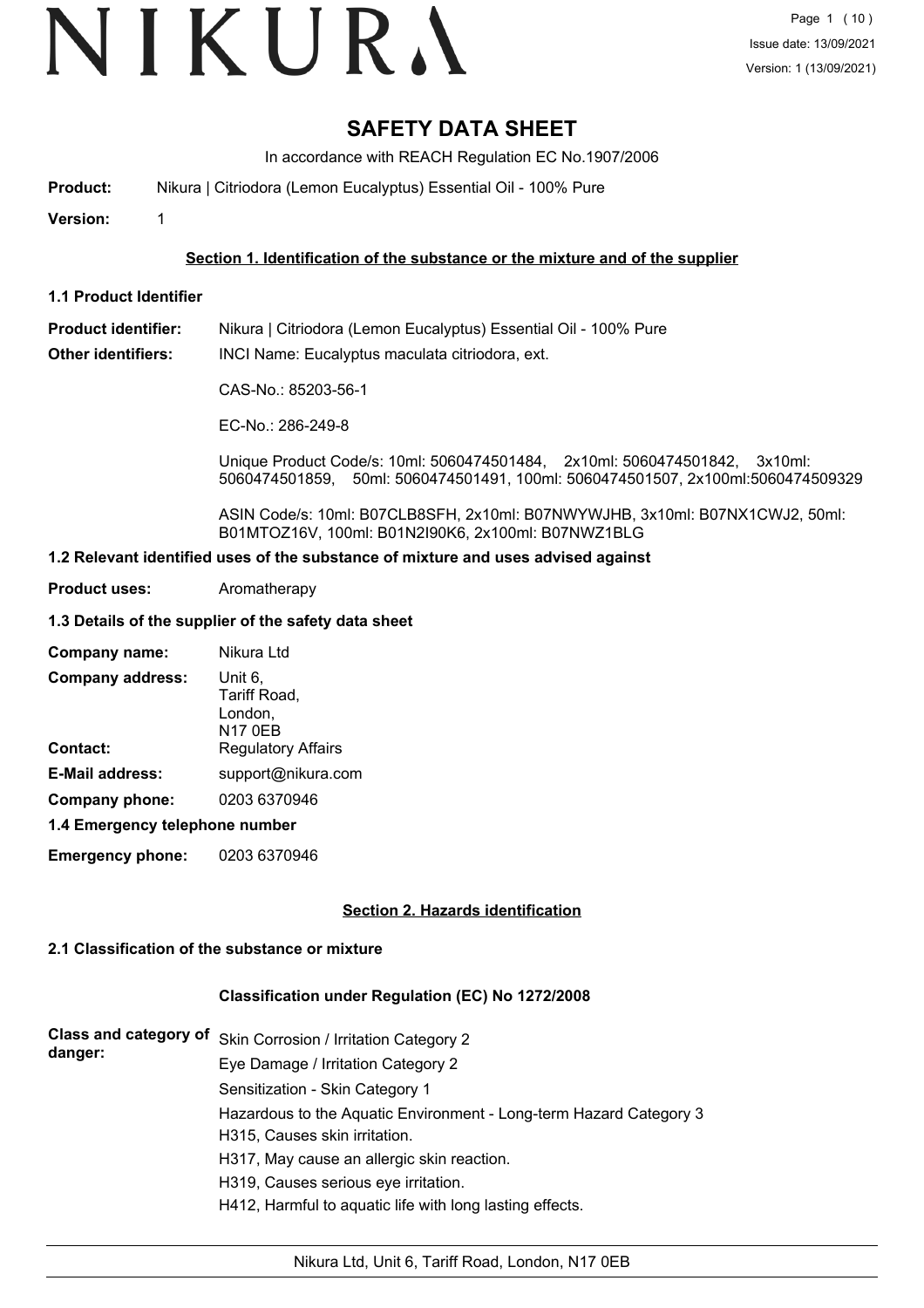# **SAFETY DATA SHEET**

In accordance with REACH Regulation EC No.1907/2006

- **Product:** Nikura | Citriodora (Lemon Eucalyptus) Essential Oil 100% Pure
- **Version:** 1
- 
- **2.2 Label elements**

|                              | Classification under Regulation (EC) No 1272/2008                                                                                                                                                                               |
|------------------------------|---------------------------------------------------------------------------------------------------------------------------------------------------------------------------------------------------------------------------------|
| Signal word:                 | Warning                                                                                                                                                                                                                         |
| <b>Hazard statements:</b>    | H315, Causes skin irritation.                                                                                                                                                                                                   |
|                              | H317, May cause an allergic skin reaction.                                                                                                                                                                                      |
|                              | H319, Causes serious eye irritation.                                                                                                                                                                                            |
|                              | H412, Harmful to aquatic life with long lasting effects.                                                                                                                                                                        |
| M factor:                    | None                                                                                                                                                                                                                            |
| Supplemental<br>Information: | None                                                                                                                                                                                                                            |
| <b>Precautionary</b>         | P261, Avoid breathing vapour or dust.                                                                                                                                                                                           |
| statements:                  | P264, Wash hands and other contacted skin thoroughly after handling.                                                                                                                                                            |
|                              | P272, Contaminated work clothing should not be allowed out of the workplace.                                                                                                                                                    |
|                              | P273, Avoid release to the environment.                                                                                                                                                                                         |
|                              | P280, Wear protective gloves/eye protection/face protection.                                                                                                                                                                    |
|                              | P302/352, IF ON SKIN: Wash with plenty of soap and water.                                                                                                                                                                       |
|                              | P305/351/338, IF IN EYES: Rinse cautiously with water for several minutes. Remove contact<br>lenses, if present and easy to do. Continue rinsing.<br>P333/313, If skin irritation or rash occurs: Get medical advice/attention. |
|                              | P337/313, If eye irritation persists: Get medical advice/attention.                                                                                                                                                             |
|                              | P362, Take off contaminated clothing and wash before reuse.                                                                                                                                                                     |
|                              | P501, Dispose of contents/container to approved disposal site, in accordance with local<br>regulations.                                                                                                                         |
| Pictograms:                  |                                                                                                                                                                                                                                 |

**2.3 Other hazards**

**Other hazards:** None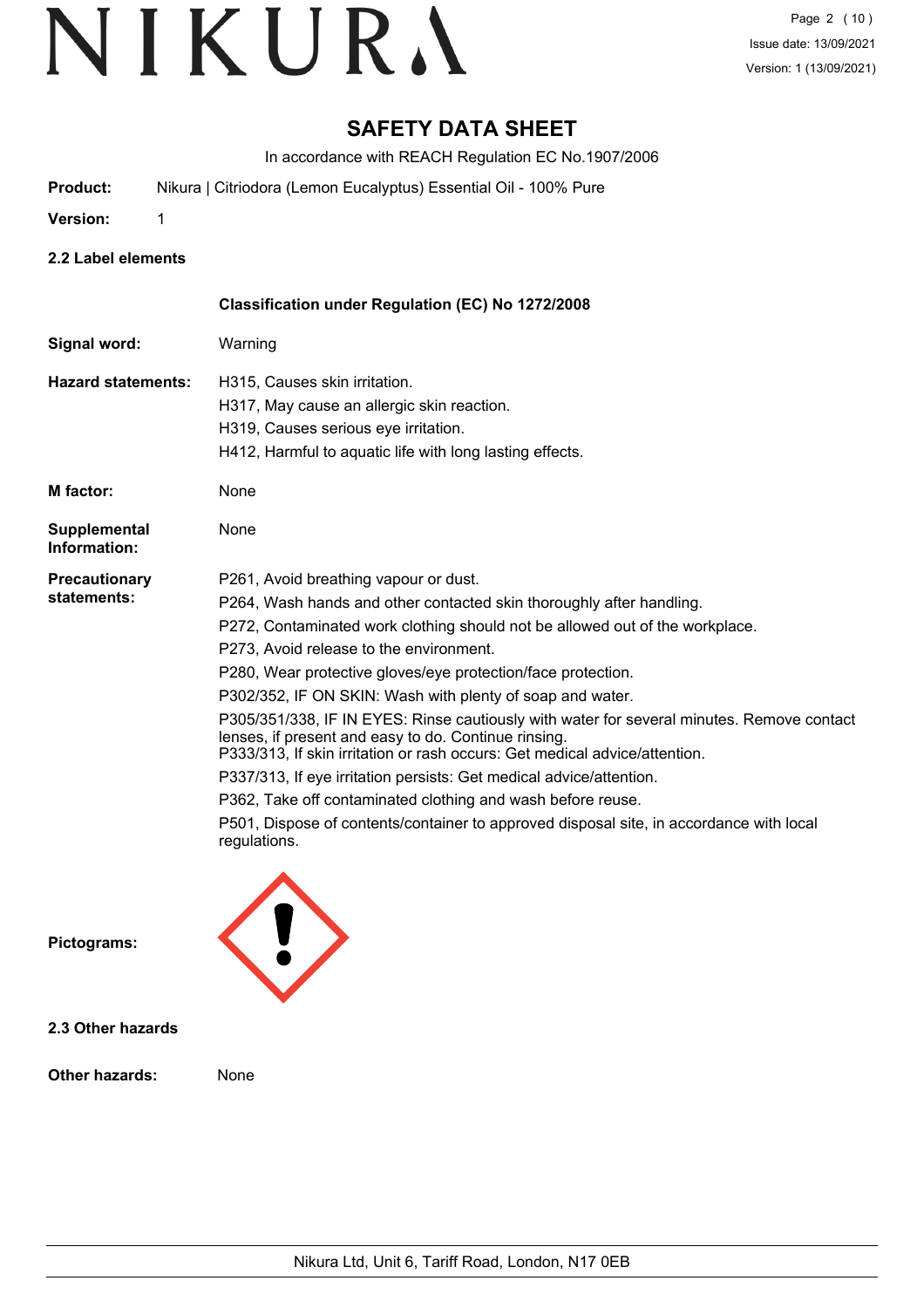# **SAFETY DATA SHEET**

In accordance with REACH Regulation EC No.1907/2006

**Product:** Nikura | Citriodora (Lemon Eucalyptus) Essential Oil - 100% Pure

**Version:** 1

# **Section 3. Composition / information on ingredients**

#### **3.1 Substances**

**Product identifier:** Nikura | Citriodora (Lemon Eucalyptus) Essential Oil - 100% Pure

#### **Contains:**

| <b>Name</b>                      | <b>CAS</b> | <b>EC</b> | <b>REACH Registration</b><br>No. | %      | <b>Classification for</b><br>(CLP) 1272/2008                                                                                                             |
|----------------------------------|------------|-----------|----------------------------------|--------|----------------------------------------------------------------------------------------------------------------------------------------------------------|
| Citronellal                      | 106-23-0   | 203-376-6 |                                  | 71.77% | Skin Irrit. 2-Eye Irrit. 2-<br><b>Skin Sens. 1B:H315-</b><br>H317-H319.-                                                                                 |
| dl-Citronellol                   | 106-22-9   | 203-375-0 |                                  | 7.37%  | Skin Irrit. 2-Eye Irrit. 2-<br>Skin Sens. 1B;H315-<br>H317-H319.-                                                                                        |
| Isopulegol                       | 89-79-2    | 201-940-6 |                                  | 5.93%  | Acute Tox. 4-Skin Irrit.<br>2-Eye Irrit. 2;H302-<br>H315-H319,-                                                                                          |
| Citronellyl acetate              | 150-84-5   | 205-775-0 |                                  | 1.81%  | Skin Irrit. 2-Aquatic<br>Chronic 2; H315-H411,-                                                                                                          |
| Eucalyptol                       | 470-82-6   | 207-431-5 |                                  | 0.99%  | Flam. Liq. 3-Skin Sens.<br>1B;H226-H317,-                                                                                                                |
| beta-Caryophyllene               | 87-44-5    | 201-746-1 |                                  | 0.78%  | Skin Sens. 1B-Asp. Tox<br>1-Aquatic Chronic 4;<br>H304-H317-H413,-                                                                                       |
| beta-Pinene                      | 127-91-3   | 204-872-5 |                                  | 0.72%  | Flam. Liq. 3-Skin Irrit.<br>2-Skin Sens. 1B-Asp.<br>Tox 1-Aquatic Acute 1-<br>Aquatic Chronic 1;<br>H226-H304-H315-<br>H317-H410,-                       |
| alpha-Pinene                     | 80-56-8    | 201-291-9 |                                  | 0.48%  | Flam. Liq. 3-Acute Tox.<br>4-Skin Irrit. 2-Skin<br>Sens. 1B-Asp. Tox 1-<br>Aquatic Acute 1-<br>Aquatic Chronic 1;<br>H226-H302-H304-<br>H315-H317-H410,- |
| Linalool                         | 78-70-6    | 201-134-4 |                                  | 0.35%  | Skin Irrit. 2-Eye Irrit. 2-<br>Skin Sens. 1B;H315-<br>H317-H319,-                                                                                        |
| ll-Limonene                      | 5989-54-8  | 227-815-6 |                                  | 0.30%  | Flam. Liq. 3-Skin Irrit.<br>2-Skin Sens. 1B-Asp.<br>Tox 1-Aquatic Acute 1-<br>Aquatic Chronic 3;<br>H226-H304-H315-<br>H317-H400-H412,-                  |
| Longifolene                      | 475-20-7   | 207-491-2 |                                  | 0.21%  | Skin Sens. 1B-Asp. Tox<br>1-Aquatic Acute 1-<br>Aquatic Chronic 1;<br>H304-H317-H410,-                                                                   |
| p-Cymene                         | 99-87-6    | 202-796-7 |                                  | 0.15%  | Flam. Liq. 3-Repr. 2-<br>Asp. Tox 1-Aquatic<br>Chronic 2;H226-H304-<br>H361-H411,-                                                                       |
| 2,6-Dimethyl-5-heptenal 106-72-9 |            | 203-427-2 |                                  | 0.14%  | Skin Sens. 1B;H317,-                                                                                                                                     |
| Myrcene                          | 123-35-3   | 204-622-5 |                                  | 0.13%  | Flam. Liq. 3-Skin Irrit.<br>2-Eye Irrit. 2-Asp. Tox<br>1-Aquatic Acute 1-<br>Aquatic Chronic 2;<br>H226-H304-H315-<br>H319-H400-H411,-                   |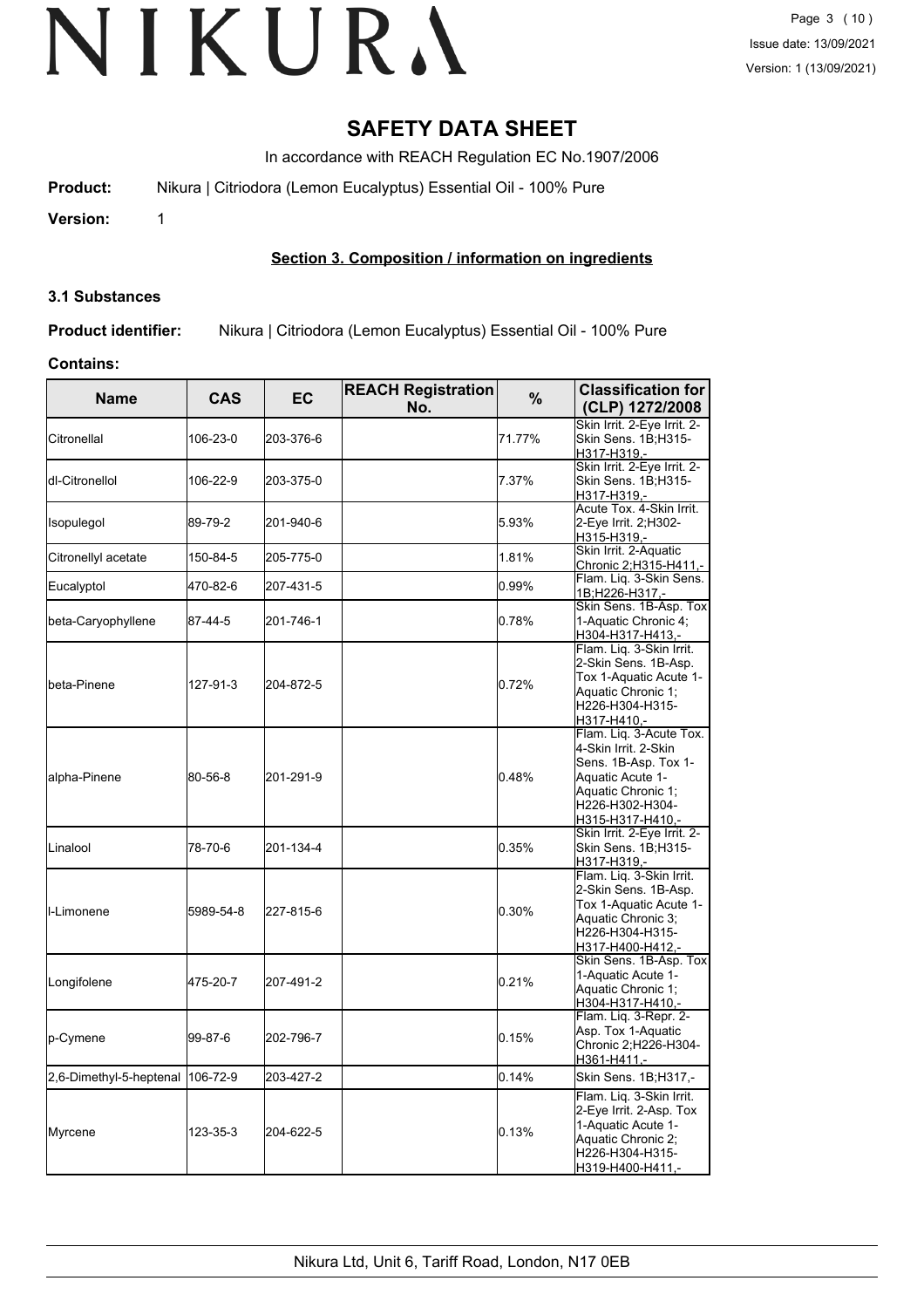# **SAFETY DATA SHEET**

In accordance with REACH Regulation EC No.1907/2006

**Product:** Nikura | Citriodora (Lemon Eucalyptus) Essential Oil - 100% Pure

#### **Version:** 1

| Terpinolene         | 586-62-9 | 209-578-0 | 0.12% | Flam. Lig. 3-Skin Sens.<br>1B-Asp. Tox 1-Aquatic<br>Acute 1-Aquatic<br>Chronic 1;H226-H304-<br>H317-H410.- |
|---------------------|----------|-----------|-------|------------------------------------------------------------------------------------------------------------|
| lp-Mentha-1,4-diene | 99-85-4  | 202-794-6 | 0.12% | Flam. Lig. 3-Repr. 2-<br> Asp. Tox 1;H226-H304- <br>lH361.-                                                |
| Eugenol             | 97-53-0  | 202-589-1 | 0.12% | Eye Irrit. 2-Skin Sens.<br>1B:H317-H319.-                                                                  |
| <b>I</b> Geraniol   | 106-24-1 | 203-377-1 | 0.11% | Skin Irrit. 2-Eye Dam.<br>1-Skin Sens. 1; H315-<br>lH317-H318.-                                            |

### **Section 4. First-aid measures**

### **4.1 Description of first aid measures**

**Inhalation:** Remove from exposure site to fresh air, keep at rest, and obtain medical attention. **Eye exposure:** IF IN EYES: Rinse cautiously with water for several minutes. Remove contact lenses, if present and easy to do. Continue rinsing. **Skin exposure:** IF ON SKIN: Wash with plenty of soap and water.

**Ingestion:** Rinse mouth with water and obtain medical attention.

### **4.2 Most important symptoms and effects, both acute and delayed**

Causes skin irritation.

May cause an allergic skin reaction.

Causes serious eye irritation.

# **4.3 Indication of any immediate medical attention and special treatment needed**

None expected, see Section 4.1 for further information.

### **SECTION 5: Firefighting measures**

### **5.1 Extinguishing media**

Suitable media: Carbon dioxide, Dry chemical, Foam.

# **5.2 Special hazards arising from the substance or mixture**

In case of fire, may be liberated: Carbon monoxide, Unidentified organic compounds.

# **5.3 Advice for fire fighters:**

In case of insufficient ventilation, wear suitable respiratory equipment.

# **Section 6. Accidental release measures**

# **6.1 Personal precautions, protective equipment and emergency procedures:**

Avoid inhalation. Avoid contact with skin and eyes. See protective measures under Section 7 and 8.

# Nikura Ltd, Unit 6, Tariff Road, London, N17 0EB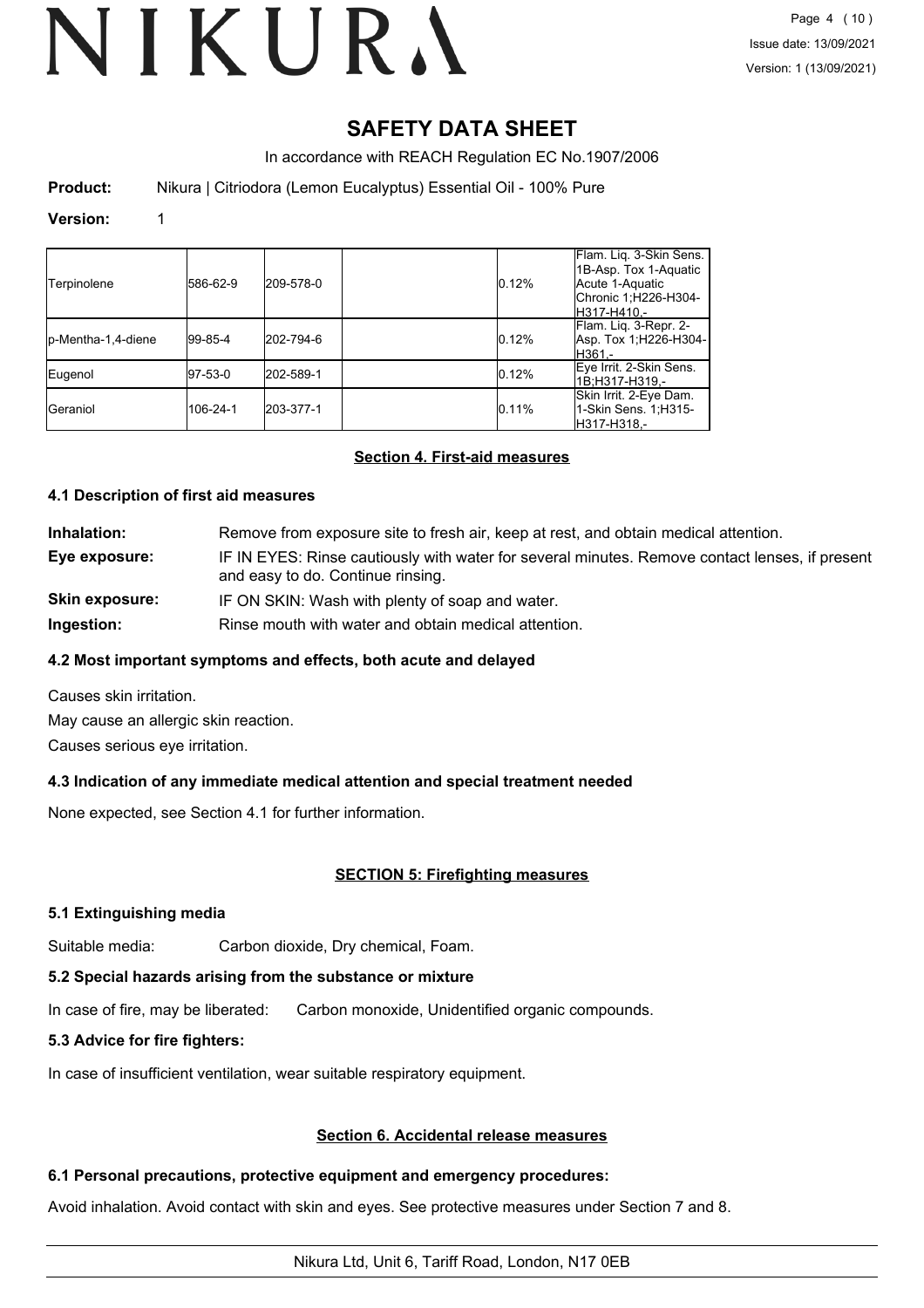# VIKURA

# **SAFETY DATA SHEET**

In accordance with REACH Regulation EC No.1907/2006

**Product:** Nikura | Citriodora (Lemon Eucalyptus) Essential Oil - 100% Pure

**Version:** 1

# **6.2 Environmental precautions:**

Keep away from drains, surface and ground water, and soil.

# **6.3 Methods and material for containment and cleaning up:**

Remove ignition sources. Provide adequate ventilation. Avoid excessive inhalation of vapours. Contain spillage immediately by use of sand or inert powder. Dispose of according to local regulations.

# **6.4 Reference to other sections:**

Also refer to sections 8 and 13.

# **Section 7. Handling and storage**

# **7.1 Precautions for safe handling:**

Keep away from heat, sparks, open flames and hot surfaces. - No smoking. Use personal protective equipment as required. Use in accordance with good manufacturing and industrial hygiene practices. Use in areas with adequate ventilation Do not eat, drink or smoke when using this product.

# **7.2 Conditions for safe storage, including any incompatibilities:**

Store in a well-ventilated place. Keep container tightly closed. Keep cool. Ground/bond container and receiving equipment. Use explosion-proof electrical, ventilating and lighting equipment. Use only non-sparking tools. Take precautionary measures against static discharge.

# **7.3 Specific end use(s):**

Aromatherapy: Use in accordance with good manufacturing and industrial hygiene practices.

# **Section 8. Exposure controls/personal protection**

# **8.1 Control parameters**

Workplace exposure limits: Not Applicable

# **8.2 Exposure Controls**

# **Eye / Skin Protection**

Wear protective gloves/eye protection/face protection

# **Respiratory Protection**

Under normal conditions of use and where adequate ventilation is available to prevent build up of excessive vapour, this material should not require special engineering controls. However, in conditions of high or prolonged use, or high temperature or other conditions which increase exposure, the following engineering controls can be used to minimise exposure to personnel: a) Increase ventilation of the area with local exhaust ventilation. b) Personnel can use an approved, appropriately fitted respirator with organic vapour cartridge or canisters and particulate filters. c) Use closed systems for transferring and processing this material.

Also refer to Sections 2 and 7.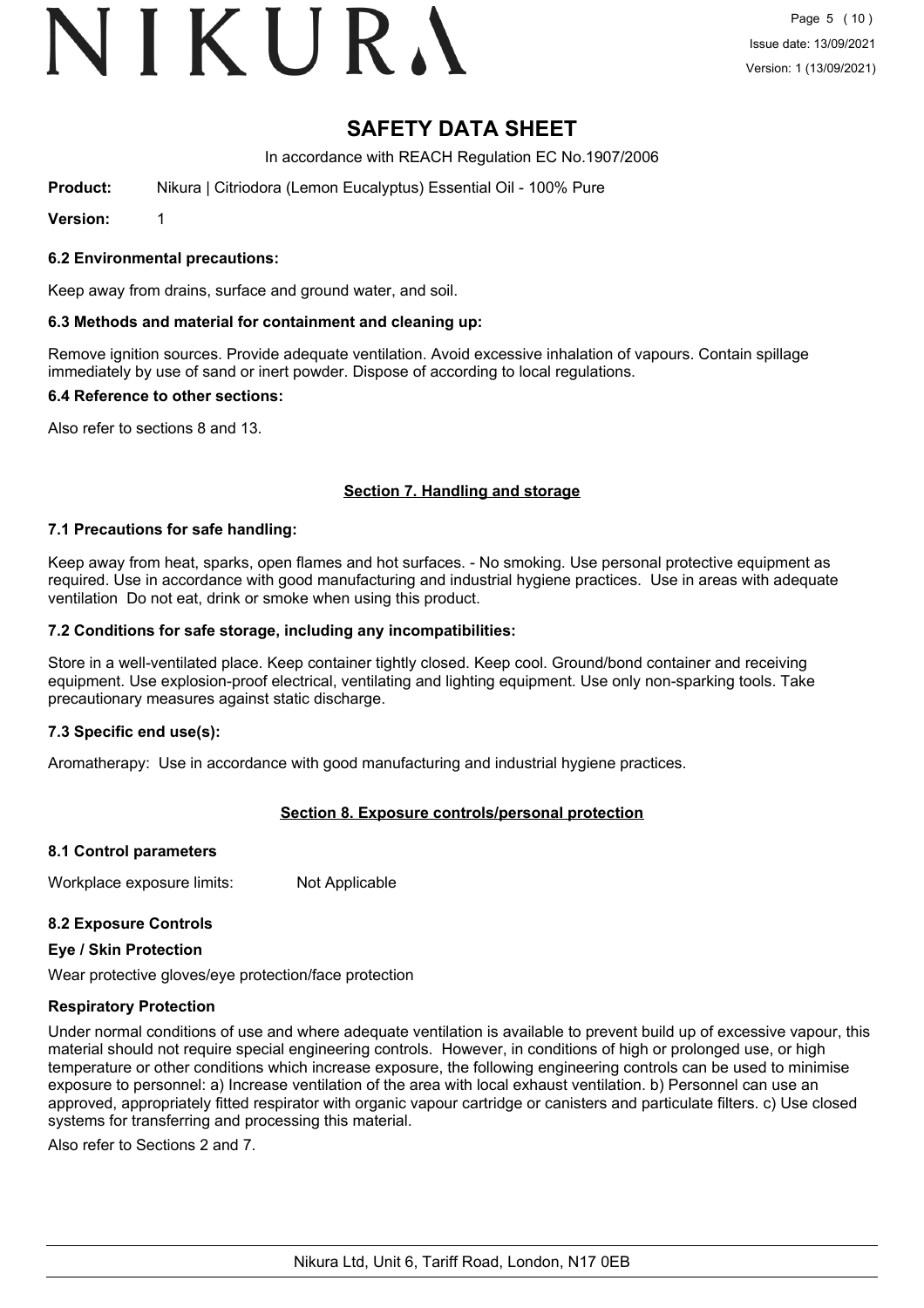# **SAFETY DATA SHEET**

In accordance with REACH Regulation EC No.1907/2006

**Product:** Nikura | Citriodora (Lemon Eucalyptus) Essential Oil - 100% Pure

**Version:** 1

# **Section 9. Physical and chemical properties**

### **9.1 Information on basic physical and chemical properties**

| Appearance:                                   | Pale yellow liquid.                          |
|-----------------------------------------------|----------------------------------------------|
| Odour:                                        | Characteristic odour.                        |
| <b>Odour threshold:</b>                       | Not determined                               |
| pH:                                           | Not determined                               |
| Melting point / freezing point:               | $-25 - -20$ °C                               |
| Initial boiling point / range:                | 93 °C                                        |
| Flash point:                                  | 63 °C                                        |
| <b>Evaporation rate:</b>                      | Not determined                               |
| Flammability (solid, gas):                    | Not determined                               |
| Upper/lower flammability or explosive limits: | Product does not present an explosion hazard |
| Vapour pressure:                              | 47.500000 - 2600.000000                      |
| Vapour density:                               | Not determined                               |
| <b>Relative density:</b>                      | Not determined                               |
| Solubility(ies):                              | Not determined                               |
| Partition coefficient: n-octanol/water:       | Not determined                               |
| Auto-ignition temperature:                    | 225 °C                                       |
| <b>Decomposition temperature:</b>             | Not determined                               |
| <b>Viscosity:</b>                             | Not determined                               |
| <b>Explosive properties:</b>                  | Not expected                                 |
| <b>Oxidising properties:</b>                  | Not expected                                 |
|                                               |                                              |

**9.2 Other information:** None available

# **Section 10. Stability and reactivity**

### **10.1 Reactivity:**

Presents no significant reactivity hazard, by itself or in contact with water.

# **10.2 Chemical stability:**

Good stability under normal storage conditions.

# **10.3 Possibility of hazardous reactions:**

Not expected under normal conditions of use.

### **10.4 Conditions to avoid:**

Avoid extreme heat.

### **10.5 Incompatible materials:**

Avoid contact with strong acids, alkalis or oxidising agents.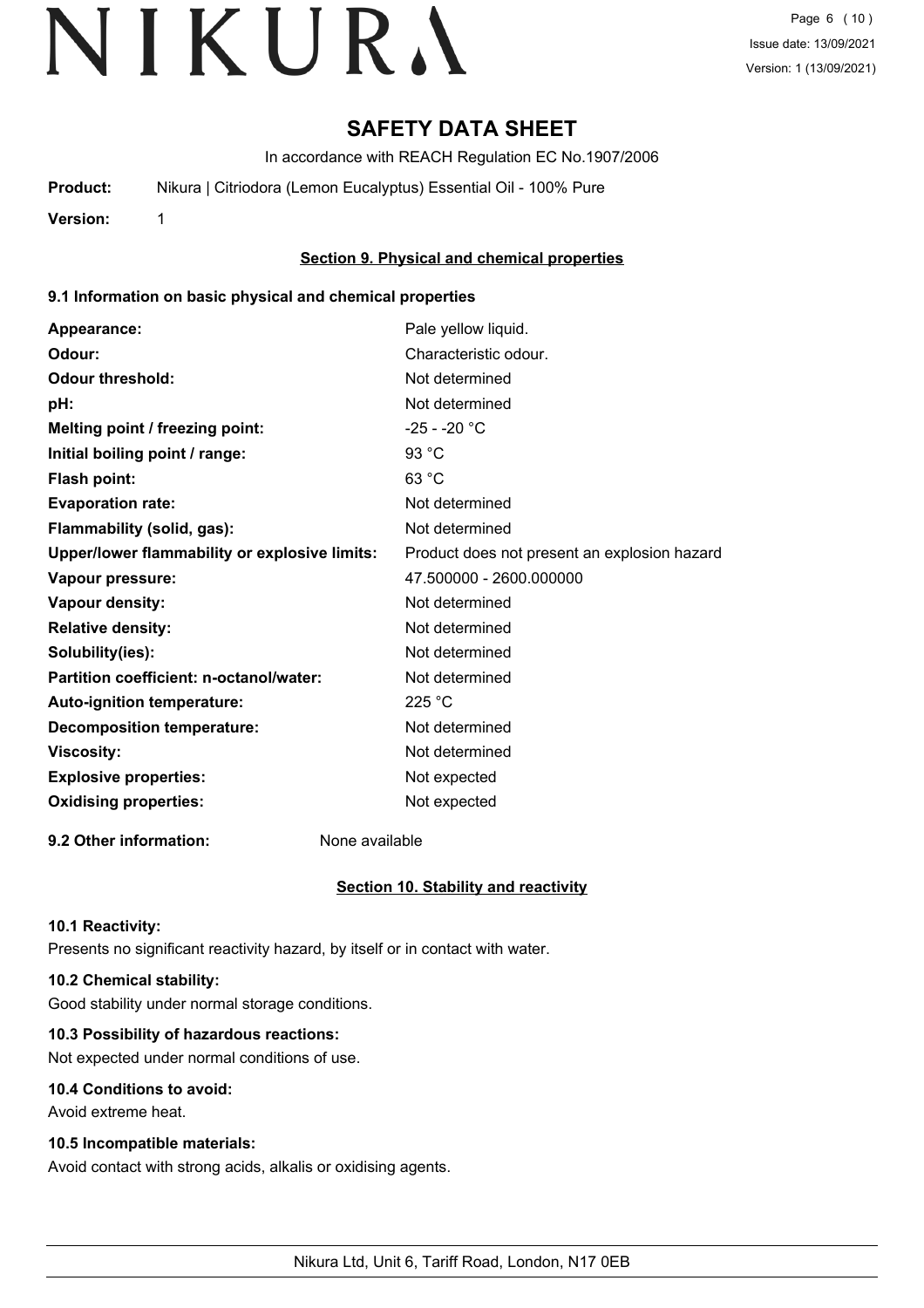# **SAFETY DATA SHEET**

In accordance with REACH Regulation EC No.1907/2006

**Product:** Nikura | Citriodora (Lemon Eucalyptus) Essential Oil - 100% Pure

**Version:** 1

**10.6 Hazardous decomposition products:**

Not expected.

# **Section 11. Toxicological information**

# **11.1 Information on toxicological effects**

| <b>Acute Toxicity:</b>                    | Based on available data the classification criteria are not met. |
|-------------------------------------------|------------------------------------------------------------------|
| <b>Acute Toxicity Oral</b>                | 2692                                                             |
| <b>Acute Toxicity Dermal</b>              | 2480 mg/kg                                                       |
| <b>Acute Toxicity Inhalation</b>          | Not Available                                                    |
| <b>Skin corrosion/irritation:</b>         | Skin Corrosion / Irritation Category 2                           |
| Serious eye damage/irritation:            | Eye Damage / Irritation Category 2                               |
| <b>Respiratory or skin sensitisation:</b> | Sensitization - Skin Category 1                                  |
| Germ cell mutagenicity:                   | Based on available data the classification criteria are not met. |
| <b>Carcinogenicity:</b>                   | Based on available data the classification criteria are not met. |
| <b>Reproductive toxicity:</b>             | Based on available data the classification criteria are not met. |
| <b>STOT-single exposure:</b>              | Based on available data the classification criteria are not met. |
| <b>STOT-repeated exposure:</b>            | Based on available data the classification criteria are not met. |
| <b>Aspiration hazard:</b>                 | Based on available data the classification criteria are not met. |

### **Information about hazardous ingredients in the mixture**

Not Applicable

Refer to Sections 2 and 3 for additional information.

# **Section 12. Ecological information**

| 12.1 Toxicity:                                                           |               |
|--------------------------------------------------------------------------|---------------|
| Harmful to aquatic life with long lasting effects.                       |               |
| 12.2 Persistence and degradability:                                      | Not available |
| 12.3 Bioaccumulative potential:                                          | Not available |
| 12.4 Mobility in soil:                                                   | Not available |
| 12.5 Results of PBT and vPvB assessment:                                 |               |
| This substance does not meet the PBT/vPvB criteria of REACH, annex XIII. |               |

**12.6 Other adverse effects:** Not available

# **Section 13. Disposal considerations**

# **13.1 Waste treatment methods:**

Dispose of in accordance with local regulations. Avoid disposing into drainage systems and into the environment. Empty containers should be taken to an approved waste handling site for recycling or disposal.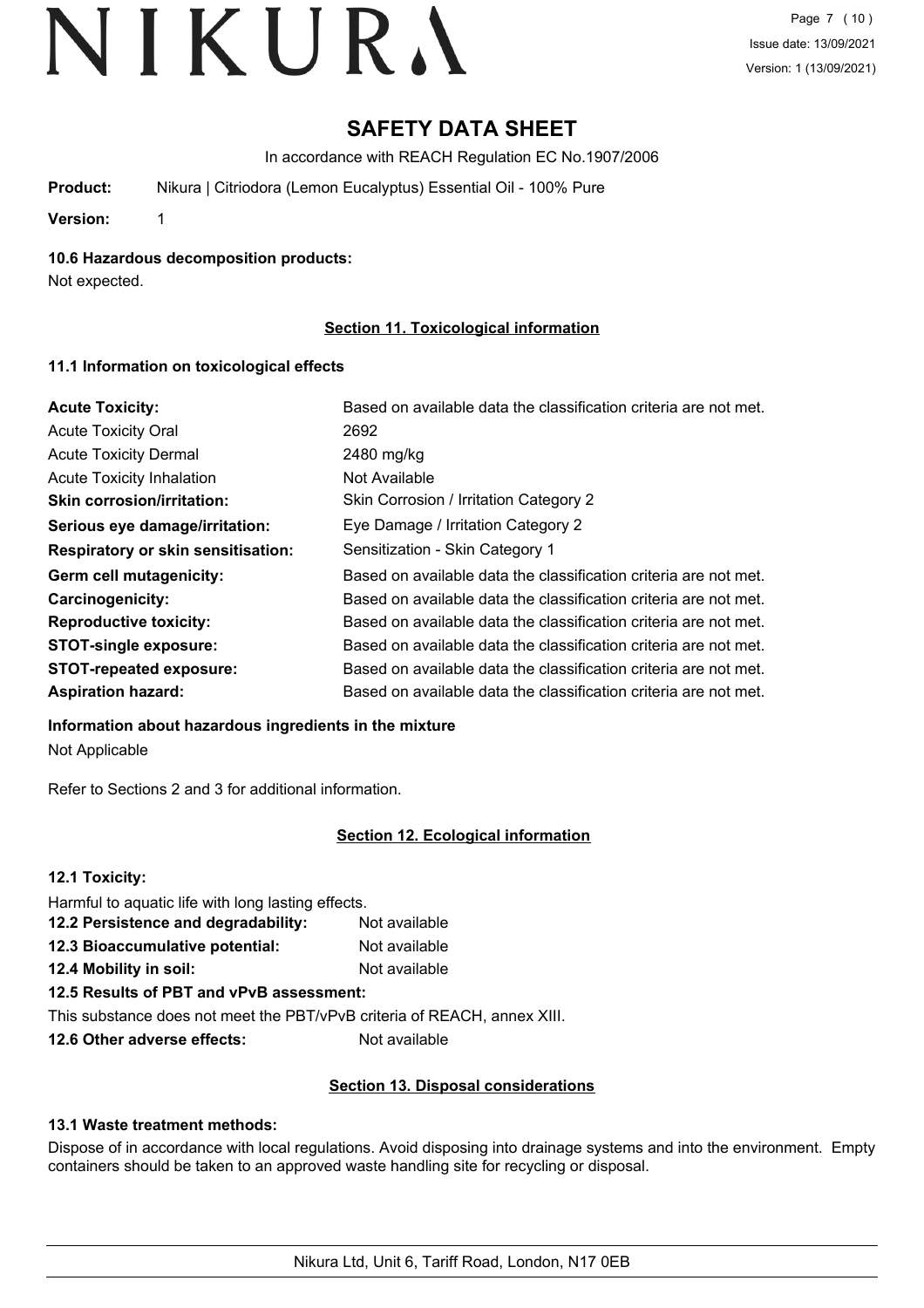# **SAFETY DATA SHEET**

In accordance with REACH Regulation EC No.1907/2006

| Product: | Nikura   Citriodora (Lemon Eucalyptus) Essential Oil - 100% Pure |
|----------|------------------------------------------------------------------|
|          |                                                                  |

**Version:** 1

# **Section 14. Transport information**

| 14.1 UN number:                    | Not classified                              |
|------------------------------------|---------------------------------------------|
| 14.2 UN Proper Shipping Name:      | ۰                                           |
| 14.3 Transport hazard class(es):   | Not classified                              |
| <b>Sub Risk:</b>                   | Not classified                              |
| 14.4. Packing Group:               | Not classified                              |
| <b>14.5 Environmental hazards:</b> | Not environmentally hazardous for transport |
| 14.6 Special precautions for user: | None additional                             |

**14.7 Transport in bulk according to Annex II of MARPOL73/78 and the IBC Code:**

Not classified

# **Section 15. Regulatory information**

|                 |            | 15.1 Safety, health and environmental regulations/legislation specific for the substance or mixture |  |
|-----------------|------------|-----------------------------------------------------------------------------------------------------|--|
| RIFM ID Number: | 1075-E2.12 |                                                                                                     |  |

### **15.2 Chemical Safety Assessment**

A Chemical Safety Assessment has not been carried out for this product.

### **Section 16. Other information**

| <b>Concentration % Limits:</b>  | EH C3=14.61% SCI 2=11.51% EDI 2=11.60% SS 1=1.39% |
|---------------------------------|---------------------------------------------------|
| <b>Total Fractional Values:</b> | EH C3=6.84 SCI 2=8.69 EDI 2=8.62 SS 1=71.77       |
|                                 |                                                   |

**Key to revisions:**

Not applicable

# **Key to abbreviations:**

| <b>Abbreviation</b> | <b>Meaning</b>                                                     |
|---------------------|--------------------------------------------------------------------|
| Acute Tox. 4        | Acute Toxicity - Oral Category 4                                   |
| Aquatic Acute 1     | Hazardous to the Aquatic Environment - Acute Hazard Category 1     |
| Aquatic Chronic 1   | Hazardous to the Aquatic Environment - Long-term Hazard Category 1 |
| Aquatic Chronic 2   | Hazardous to the Aquatic Environment - Long-term Hazard Category 2 |
| Aquatic Chronic 3   | Hazardous to the Aquatic Environment - Long-term Hazard Category 3 |
| Aquatic Chronic 4   | Hazardous to the Aquatic Environment - Long-term Hazard Category 4 |
| Asp. Tox 1          | <b>Aspiration Hazard Category 1</b>                                |
| Eye Dam. 1          | Eye Damage / Irritation Category 1                                 |
| Eye Irrit. 2        | Eye Damage / Irritation Category 2                                 |
| Flam. Liq. 3        | Flammable Liquid, Hazard Category 3                                |
| H226                | Flammable liquid and vapour.                                       |
| H302                | Harmful if swallowed.                                              |
| H304                | May be fatal if swallowed and enters airways.                      |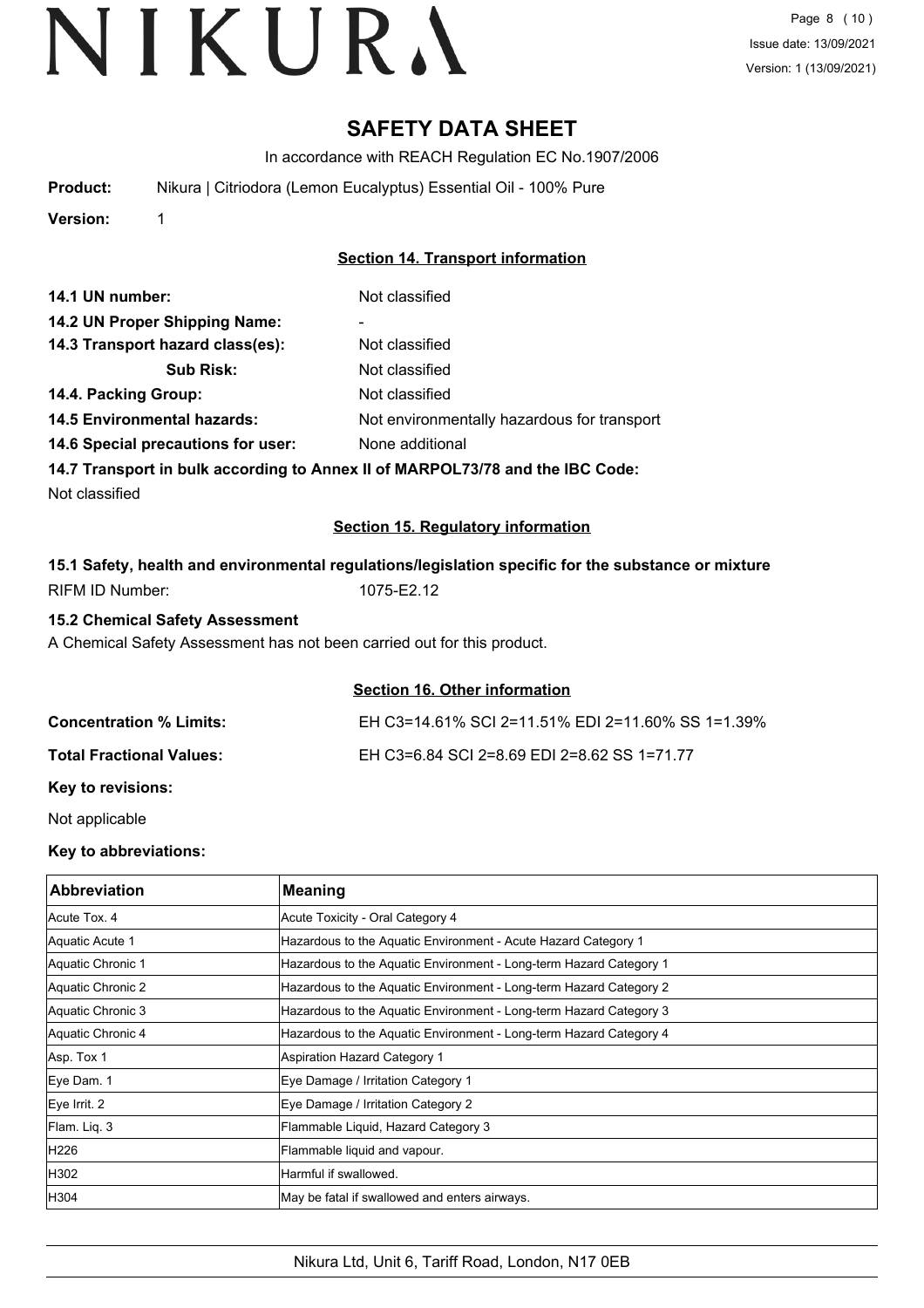# **SAFETY DATA SHEET**

In accordance with REACH Regulation EC No.1907/2006

**Product:** Nikura | Citriodora (Lemon Eucalyptus) Essential Oil - 100% Pure

# **Version:** 1

| H315             | Causes skin irritation.                                                                                                            |
|------------------|------------------------------------------------------------------------------------------------------------------------------------|
| H317             | May cause an allergic skin reaction.                                                                                               |
| H318             | Causes serious eye damage.                                                                                                         |
| H319             | Causes serious eye irritation.                                                                                                     |
| H361             | Suspected of damaging fertility or the unborn child (exposure route).                                                              |
| H400             | Very toxic to aquatic life.                                                                                                        |
| H410             | Very toxic to aquatic life with long lasting effects.                                                                              |
| H411             | Toxic to aquatic life with long lasting effects.                                                                                   |
| H412             | Harmful to aquatic life with long lasting effects.                                                                                 |
| H413             | May cause long lasting harmful effects to aquatic life.                                                                            |
| P202             | Do not handle until all safety precautions have been read and understood.                                                          |
| P210             | Keep away from heat, sparks, open flames and hot surfaces. - No smoking.                                                           |
| P233             | Keep container tightly closed.                                                                                                     |
| P240             | Ground/bond container and receiving equipment.                                                                                     |
| P241             | Use explosion-proof electrical, ventilating and lighting equipment.                                                                |
| P242             | Use only non-sparking tools.                                                                                                       |
| P243             | Take precautionary measures against static discharge.                                                                              |
| P261             | Avoid breathing vapour or dust.                                                                                                    |
| P <sub>264</sub> | Wash hands and other contacted skin thoroughly after handling.                                                                     |
| P270             | Do not eat, drink or smoke when using this product.                                                                                |
| P272             | Contaminated work clothing should not be allowed out of the workplace.                                                             |
| P273             | Avoid release to the environment.                                                                                                  |
| P280             | Wear protective gloves/eye protection/face protection.                                                                             |
| P301/310         | IF SWALLOWED: Immediately call a POISON CENTER or doctor/physician.                                                                |
| P301/312         | IF SWALLOWED: call a POISON CENTER or doctor/physician if you feel unwell.                                                         |
| P302/352         | IF ON SKIN: Wash with plenty of soap and water.                                                                                    |
| P303/361/353     | IF ON SKIN (or hair): Remove/take off immediately all contaminated clothing. Rinse skin with water/shower.                         |
| P305/351/338     | IF IN EYES: Rinse cautiously with water for several minutes. Remove contact lenses, if present and easy to<br>do. Continue rinsing |
| P308/313         | IF exposed or concerned: Get medical advice/attention.                                                                             |
| P310             | Immediately call a POISON CENTER or doctor/physician.                                                                              |
| P330             | Rinse mouth.                                                                                                                       |
| P331             | Do not induce vomiting.                                                                                                            |
| P332/313         | If skin irritation occurs: Get medical advice/attention.                                                                           |
| P333/313         | If skin irritation or rash occurs: Get medical advice/attention.                                                                   |
| P337/313         | If eye irritation persists: Get medical advice/attention.                                                                          |
| P362             | Take off contaminated clothing and wash before reuse.                                                                              |
| P363             | Wash contaminated clothing before reuse.                                                                                           |
| P370/378         | In case of fire: Use carbon dioxide, dry chemical, foam for extinction.                                                            |
| P391             | Collect spillage.                                                                                                                  |
| P403/235         | Store in a well-ventilated place. Keep cool.                                                                                       |
| P405             | Store locked up.                                                                                                                   |